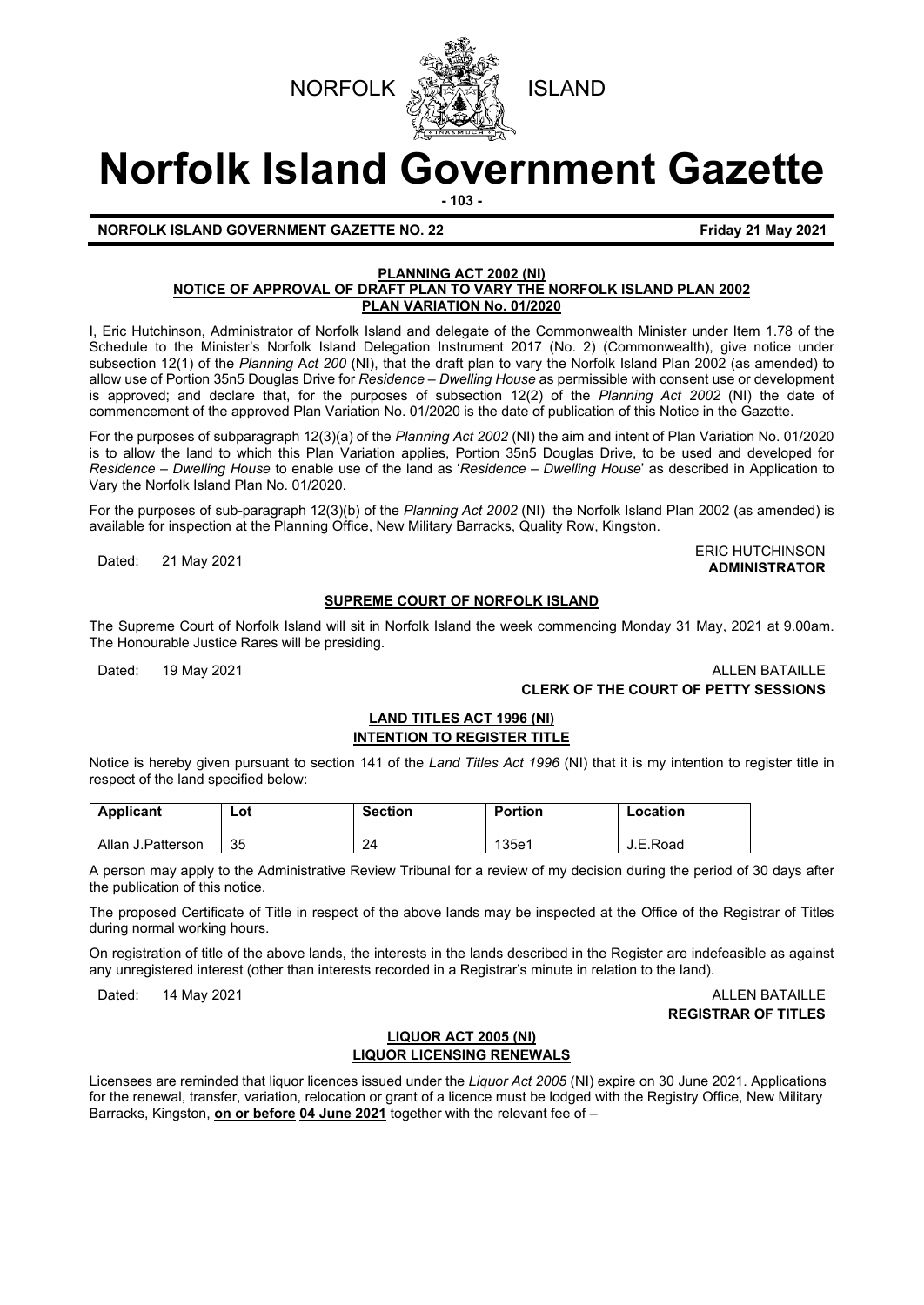#### **NORFOLK ISLAND GOVERNMENT GAZETTE NO. 22 Friday 21 May 2021**

| Application for Grant of Licence                    | \$570.00 |
|-----------------------------------------------------|----------|
| Application for Renewal of Licence                  | \$570.00 |
| Application to transfer, vary or relocate a licence | \$85.00  |
| Application for Appointment of Nominee              | \$85.00  |

Forms are available on the Norfolk Island Regional Council website: [www.norfolkisland.gov.nf/council/council](http://www.norfolkisland.gov.nf/council/council-documents/forms)[documents/forms](http://www.norfolkisland.gov.nf/council/council-documents/forms) Or may be collected from the Registry Office at Kingston.

Dated: 11 May 2021 KATIE WALDEN

### **REGISTRAR OF LIQUOR LICENCES**

#### **TRAFFIC ACT 2010 (NI)**

#### **TEMPORARY CLOSURE OF TAYLORS ROAD FOR PUBLIC SAFETY WORKS**

I, **Andrew Roach**, General Manager of the Norfolk Island Regional Council, under section 50 of the *Traffic Act 2010* (NI), close that part, or parts, of the road specified in Part 1 of the Schedule to all vehicular traffic (except any vehicle<br>specified in Part 2 of the Schedule) **for and during the 24 hour period 7:00am to 7:00am on four days (96 hours), between 3 May 2021 and 30 June 2021** as I am of the opinion it is necessary to carry out stabilisation works on the road embankment for public safety purposes.

#### **SCHEDULE**

Part 1 - Part road closure: the lower part of Taylors Road which forms the last 110 metres prior to connection with<br>Country Road, as relevant to road works carried out for public safety purposes. The start and end of the r site to be officially signposted by the Council and/or directed by Council workers at the works site, or as directed by police during the specified road closure period.

**Part 2** - Exempted classes of vehicles:

- a) Vehicles and plant authorised by the General Manager of the Norfolk Island Regional Council or delegate for the delivery of goods or services
- b) Council vehicles and plant involved on official business
- c) Police, ambulance, fire services and emergency vehicles on official business
- d) Vehicles authorised by OIC Police or delegate thereof.

Dated: 26 April 2021 **ANDREW ROACH** 

**GENERAL MANAGER**

#### **TRAFFIC ACT 2010 (NI)**

#### **TEMPORARY CLOSURE OF PRINCE PHILIP DRIVE FOR ROAD WORKS**

I, **Andrew Roach,** General Manager of the Norfolk Island Regional Council, under section 50 of the *Traffic Act 2010* (NI), close that part, or parts, of the road specified in Part 1 of the Schedule to all vehicular traffic (except any vehicle<br>specified in Part 2 of the Schedule) for and during the period 7:30am to 4:30pm each day on part **26 April 2021 and 29 July 2021** as I am of the opinion it is necessary to allow for the installation of culverts as well as the completion of road construction and sealing works.

#### **SCHEDULE**

**Part 1 -** Part road closure:

The unsealed section of Prince Philip Drive, relevant to road works carried out for public safety purposes. The start<br>and end of the road works site to be officially signposted by the Council, or as directed by Council wor site, or as directed by police from time to time during the specified road closure period.

**Part 2** - Exempted classes of vehicles:

- a) Vehicles and plant authorised by the General Manager of the Norfolk Island Regional Council or delegate for the delivery of goods or services
- b) Council vehicles and plant involved on official business
- c) Police, ambulance, fire services and emergency vehicles on official business<br>d) Vehicles authorised by OIC Police or delegate thereof.
- Vehicles authorised by OIC Police or delegate thereof.

Dated: 23 April 2021 **ANDREW ROACH CONSUMING THE CONSUMING THE CONSUMING TEAM** AND REW ROACH

## **GENERAL MANAGER**

#### **DISASTER AND EMERGENCY MANAGEMENT ACT 2001 (NI)**

#### **FURTHER EXTENSION OF DECLARATION OF STATE OF EMERGENCY**

I **Eric Hutchinson,** Administrator of Norfolk Island and delegate of the Minister under Section 5 of, and item 1.27 of the Schedule to, the *Minister's Norfolk Island Delegation Instrument 2019*:

**PURSUANT** to Section 9 of the *Disaster and Emergency Management Act 2001* (NI) [the Act] and having regard to the advice of the Controller;

**FOR** the purpose of response and recovery operations under the Act and the Disaster and Emergency Plan for the Territory of Norfolk Island;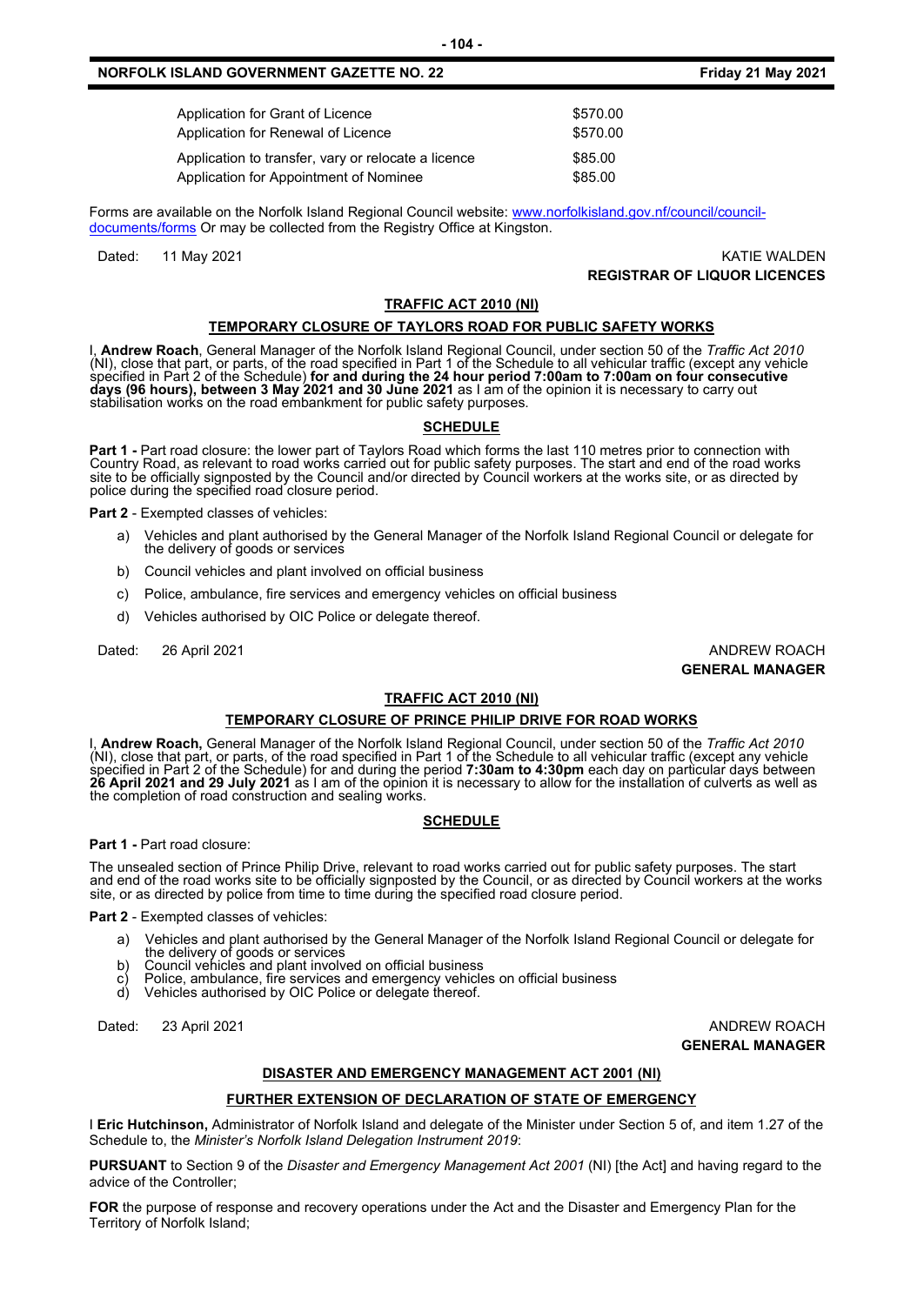#### **NORFOLK ISLAND GOVERNMENT GAZETTE NO. 22 Friday 21 May 2021**

**FURTHER EXTEND** the declaration of emergency made under section 9 of the Act at 16:15 Hrs on Monday 16 March 2020, for the whole of the Territory of Norfolk Island, until 23:59 hr on Wednesday 30 June 2021.

#### Dated: 4 February 2021<br>Dated: 4 February 2021 **ADMINISTRATOR**

#### **DISASTER AND EMERGENCY MANAGEMENT ACT 2001 (NI) DECLARATION OF STATE OF DISASTER OR EMERGENCY (RECOVERY OPERATIONS) COVID-19 DIRECTIONS RECOVERY OPERATIONS (NO.1) 2021**

I, **George Ivor Andrew Plant**, Emergency Management Norfolk Island Controller:

- 1) under section 11(2)(g) of the *Disaster and Emergency Management Act 2001* (NI) am of the opinion that it is necessary to make directions in respect of recovery from the State of Emergency in respect of COVID-19 relating to the movement of persons within the disaster or emergency area as set out in the Schedule; and
- 2) under section 11(2)(h) of the *Disaster and Emergency Management Act 2001* (NI) am of the opinion that it is necessary to make directions in respect of recovery from the State of Emergency in respect of COVID-19 relating to the removal of persons within the disaster or emergency area who obstructs or threatens to obstruct recovery operations as set out in the Schedule; and
- 3) under section 11(2)(i) of the *Disaster and Emergency Management Act 2001* (NI) am of the opinion that it is necessary to make directions in respect of recovery from the State of Emergency in respect of COVID-19 relating to giving directions to persons whose responsibilities require him or her to engage in recovery operations.

#### **SCHEDULE**

#### **Direction 1 (2021) – Adjustment of COVID 19 measures – to commence 23:59 on 28 February 2021**

- 1. These Directions take effect at 23:59 on 28 February 2021 and remain in force while the State of Disaster or Emergency (Recovery Operations) is in force.
- 2. In these Directions:

*Persons* includes people residing on Norfolk Island, visiting Norfolk Island for holiday or work purposes

*COVID-19 hotspot* means a particular area of Australia decided by the Commonwealth Chief Medical Officer

*Incident Controller* means the person appointed under the State of Emergency in accordance with the NORDISPLAN

- 3. Persons will be permitted\* to travel to Norfolk Island without the need to quarantine provided they:
	- a. do not have COVID-19;
	- b. have not been in contact within anyone in the prior 14 days with COVID-19; and
	- c. have been granted a Norfolk Island Entry Pass\*.
	- \*Any person travelling to Norfolk Island may be denied entry without a Norfolk Island Entry Pass
- 4. A person whilst on Norfolk Island must comply with physical distancing principles as published from time to time on [\(http://www.norfolkisland.gov.nf/norfolk-islands-covid-19-advice\)](http://www.norfolkisland.gov.nf/norfolk-islands-covid-19-advice).
- 5. A person whilst on Norfolk Island must follow any directions in relation to COVID-19 from staff of the *Norfolk Island Hospital and Residential Aged Care Services (NIHRACS).*
- 6. A person or business on Norfolk Island must follow any advice or operational direction provided by the Incident Controller or authorised officer of the *Norfolk Island Police Force (NIPF)*in relation to COVID-19.
- 7. A person or business involving close contact with persons is required to keep a daily customer register. A business will be required to retain the records for a period of three months. The register must be produced upon request by the Incident Controller.
- *\* Please Note \** 
	- *Online applications required by all travellers prior to travel (within 72 hours of travel).*
	- *While the State of Emergency is in place verification of where travellers are from will be required*
	- *Travel to mainland states and territories is a matter for residents to seek approval from State and Territory Government authorities.*

Dated: 11 February 2021 **GEORGE PLANT** 

**EMNI CONTROLLER**

#### **PART-TIME POSITION VACANT**

Norfolk Island Regional Council is seeking applications from enthusiastic, suitable persons to join the Council team. The relevant Position Description listing the full set of key accountabilities and competencies are available from our website <http://www.norfolkisland.gov.nf/your-council/working-council>

#### **Job Number: NIRC202021-15 – Vacant position**

**State Service Contracts Coordinator (3035) - \$37,307.09 per annum pro rata (22.5 hours per week)**

#### **- 105 -**